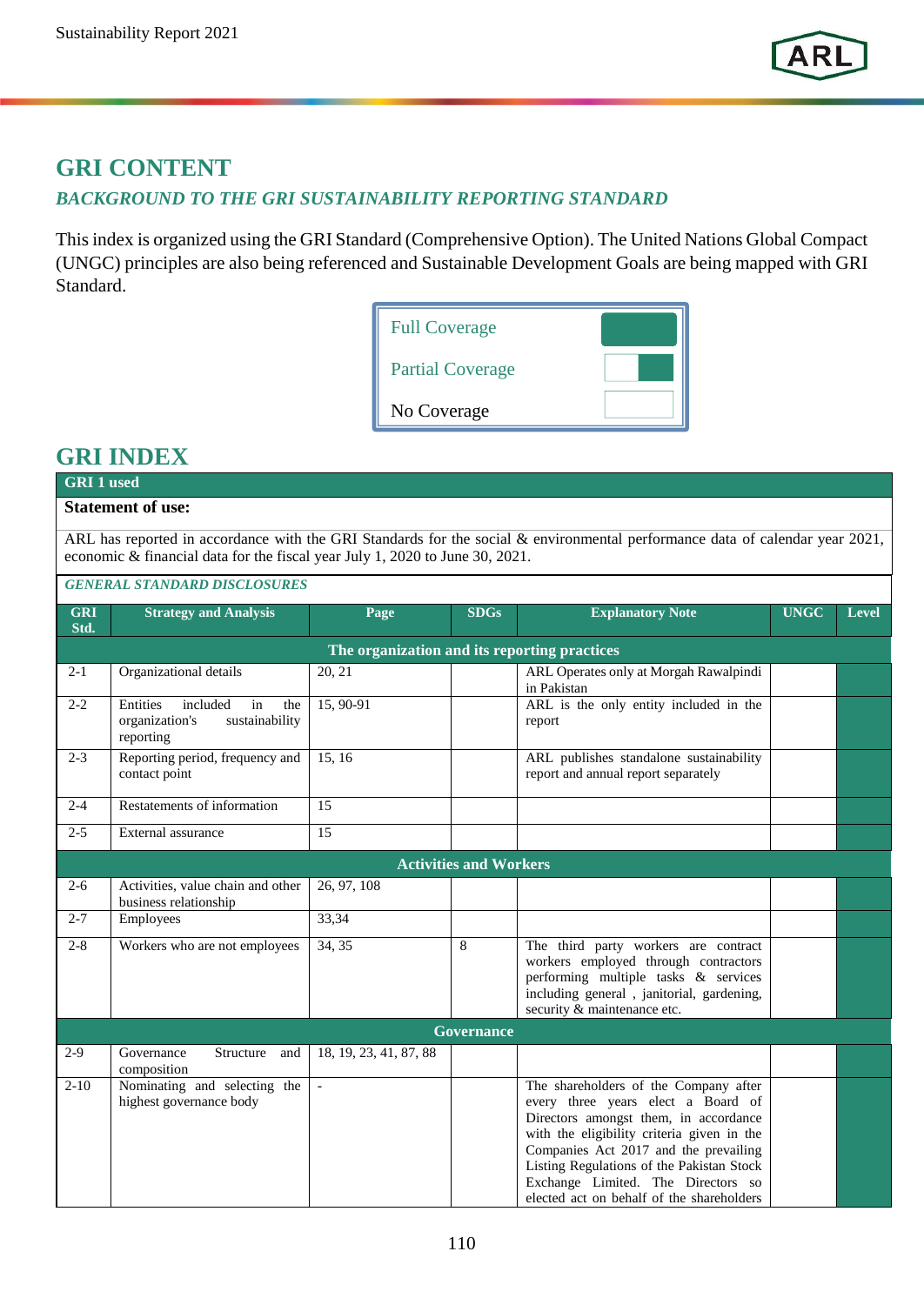

| $2 - 11$ | Chair of the highest governance                                    | 18     | and review the overall management of the<br>Company. Most of the Board members are<br>on the Board for the last decade and have<br>developed expertise in the financial,<br>operational, economic and environmental<br>aspects of the Company. The Board has<br>also formed different Committees, which<br>meet regularly and assist the Board on<br>respective mandate assigned to them.<br>While nominating members of the Board<br>Committees, the relevant expertise of the<br>Board members is considered<br>The chair of the highest governance body                                                                                                                                                                                                                                                                                                |
|----------|--------------------------------------------------------------------|--------|-----------------------------------------------------------------------------------------------------------------------------------------------------------------------------------------------------------------------------------------------------------------------------------------------------------------------------------------------------------------------------------------------------------------------------------------------------------------------------------------------------------------------------------------------------------------------------------------------------------------------------------------------------------------------------------------------------------------------------------------------------------------------------------------------------------------------------------------------------------|
| $2 - 12$ | body<br>Role of highest governance body                            | 16     | is not a senior executive                                                                                                                                                                                                                                                                                                                                                                                                                                                                                                                                                                                                                                                                                                                                                                                                                                 |
|          | in overseeing the management<br>of impacts                         |        |                                                                                                                                                                                                                                                                                                                                                                                                                                                                                                                                                                                                                                                                                                                                                                                                                                                           |
| $2 - 13$ | Delegation of responsibility for<br>managing impacts               | 22, 23 | There are executive level position having<br>responsibilities<br>regarding<br>economic,<br>social and environmental topics and these<br>report to the governance body through<br>HODs and CEO. For further details refer<br>the<br>department<br>section<br>to<br>at<br>www.arl.com.pk<br>We<br>value<br>the<br>concerns/recommendations<br>of<br>our<br>stakeholders. The shareholders' can give<br>their feedback/recommendation in general<br>meetings<br>of<br>the<br>company.<br>CEO has formulated various committees<br>comprising of senior management on<br>operational, environmental & financial<br>matters of the Company, which regularly<br>give their feedbacks on the matters<br>concerning their respective area to the<br>CEO & where appropriate, the CEO<br>update the Board on any specific matters<br>highlighted by the committees |
| $2 - 14$ | Role of the highest governance<br>body in sustainability reporting | 16     |                                                                                                                                                                                                                                                                                                                                                                                                                                                                                                                                                                                                                                                                                                                                                                                                                                                           |
| $2 - 15$ | Conflicts of interest                                              |        | Directors and employees, irrespective of<br>their function, grade or standing, must<br>avoid conflict of interest situations<br>between their direct or indirect (including<br>members of immediate family) personal<br>interests and the interest of the Company.<br>Also, no employee will perform any kind<br>of work (involving monetary benefit<br>directly or otherwise) for a third party<br>without proper approval of CEO.<br>Employees must notify their direct<br>supervisor of any actual or potential<br>conflict of interest situation and obtain a<br>written ruling as to their individual case. In<br>case of directors, such ruling can only be<br>given by the Board and will be disclosed<br>to the shareholders. The Conflicts of<br>Interest are fairly mentioned in Conduct &<br>Discipline Policy                                 |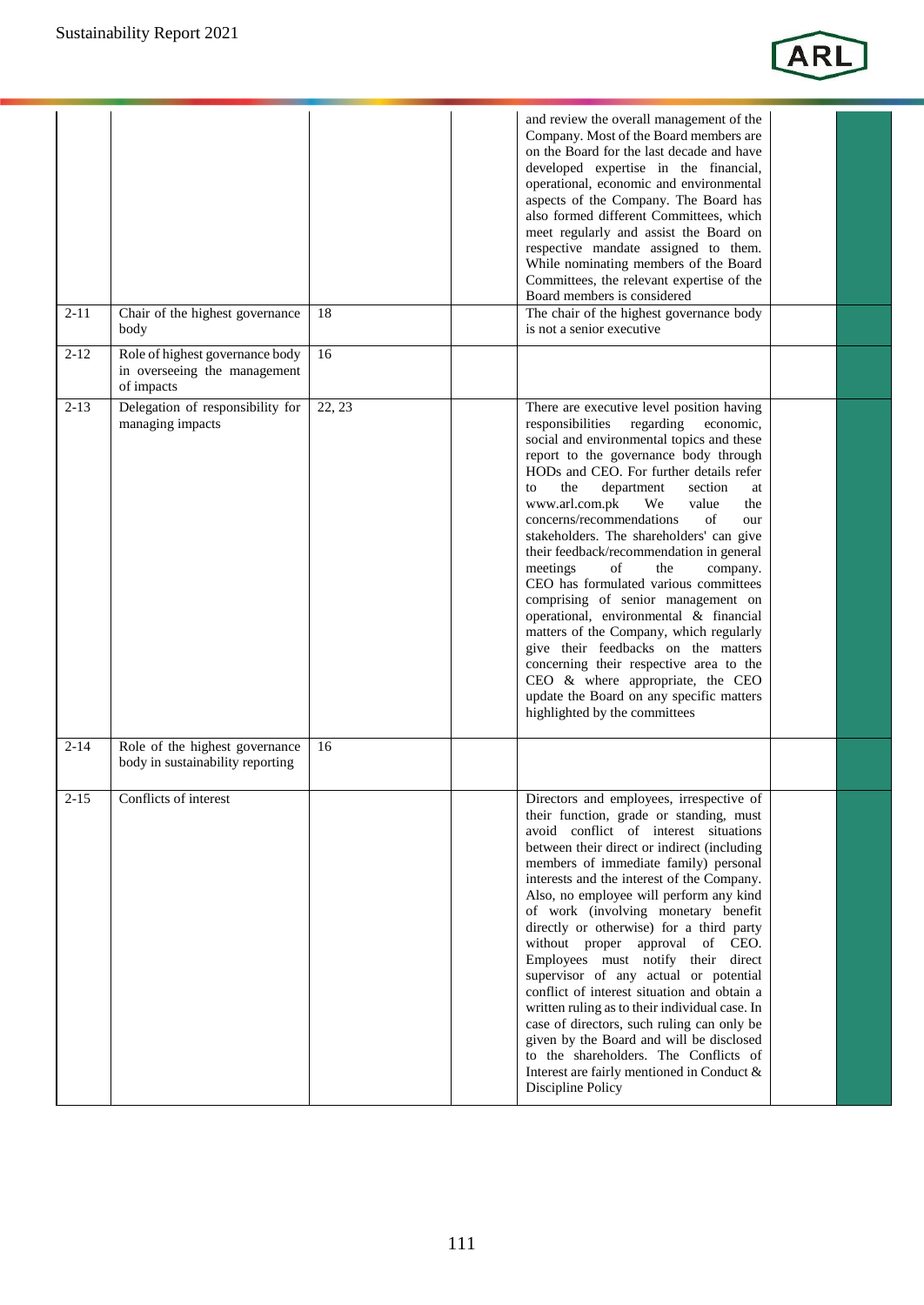

| $2-16$   | Communication<br>of<br>critical<br>concern                      | 6-7, 9-14, 17 & 23 |                                         | Any critical concern regarding any<br>potential risks and opportunities relating to<br>operations, health, safety & environmental<br>impacts on local community<br>are<br>communicated to the CEO by the senior<br>in<br>the<br>fortnightly<br>management<br>Management Committee meetings & if<br>required earlier. After considering the<br>sensitivity of the information as the case,<br>may be it can be communicate to the<br>Board. As per policy, all critical matters<br>relating to operation and environment are<br>communicated to the Board. The Board<br>gives guideline to the management for<br>amicable resolution of the problem. Apart<br>from other matters in this connection, the<br>Board advised management for setting up<br>Diesel Hydrodesulphurization unit to<br>reduce sulphur contents in diesel. This<br>project has been successfully completed |  |
|----------|-----------------------------------------------------------------|--------------------|-----------------------------------------|----------------------------------------------------------------------------------------------------------------------------------------------------------------------------------------------------------------------------------------------------------------------------------------------------------------------------------------------------------------------------------------------------------------------------------------------------------------------------------------------------------------------------------------------------------------------------------------------------------------------------------------------------------------------------------------------------------------------------------------------------------------------------------------------------------------------------------------------------------------------------------|--|
| $2 - 17$ | Collective knowledge of highest<br>governance body              |                    |                                         | The Company's management encourages<br>its senior management to participate in<br>international<br>and<br>local workshops,<br>seminars<br>etc.<br>to<br>enhance their knowledge of economic,<br>environmental and social topics. Further<br>the Company organize Human Resource<br>and HSE Conferences on regular basis for<br>the professional development of its<br>management. The management also<br>encourages its senior management to write<br>articles in International Magazine/Journals                                                                                                                                                                                                                                                                                                                                                                                |  |
| $2 - 18$ | Evaluation of the performance<br>of the highest governance body |                    |                                         | The Board strives to continuously improve<br>its and Board Committees' effectiveness.<br>Board of Directors has developed a<br>mechanism as required under the Code of<br>Corporate<br>Governance<br>to<br>undertake annual evaluation to assess<br>Board's and its Committees' performance.<br>The Board also reviews developments in<br>corporate governance to ensure that the<br>Company always remains aligned with<br>best practices                                                                                                                                                                                                                                                                                                                                                                                                                                       |  |
| $2-19$   | Remuneration policies                                           |                    |                                         | The Board of Directors have formulated a<br>Directors' Remuneration Policy. Its main<br>features include that every director<br>including alternate directors are entitled to<br>meeting fee as remuneration for attending<br>meetings of the Board of Directors. No<br>remuneration shall be paid for attending<br>General Meeting(s) or meetings of the<br>Committee(s) of the Board and/or any<br>other business meetings of the Company                                                                                                                                                                                                                                                                                                                                                                                                                                      |  |
| $2 - 20$ | Process<br>determine<br>to<br>remuneration                      |                    |                                         |                                                                                                                                                                                                                                                                                                                                                                                                                                                                                                                                                                                                                                                                                                                                                                                                                                                                                  |  |
| $2 - 21$ | Annual total compensation ratio                                 |                    |                                         | Stakeholders' views are sought and taken<br>into account regarding remuneration<br>independent<br>through<br>organizational<br>surveys, HR resources, & remuneration<br>committee of BOD                                                                                                                                                                                                                                                                                                                                                                                                                                                                                                                                                                                                                                                                                         |  |
|          |                                                                 |                    | <b>Strategy, policies and practices</b> |                                                                                                                                                                                                                                                                                                                                                                                                                                                                                                                                                                                                                                                                                                                                                                                                                                                                                  |  |
| $2 - 22$ | sustainable<br>Statement<br>on                                  | $6 - 7$            |                                         |                                                                                                                                                                                                                                                                                                                                                                                                                                                                                                                                                                                                                                                                                                                                                                                                                                                                                  |  |
|          | development strategy                                            |                    |                                         |                                                                                                                                                                                                                                                                                                                                                                                                                                                                                                                                                                                                                                                                                                                                                                                                                                                                                  |  |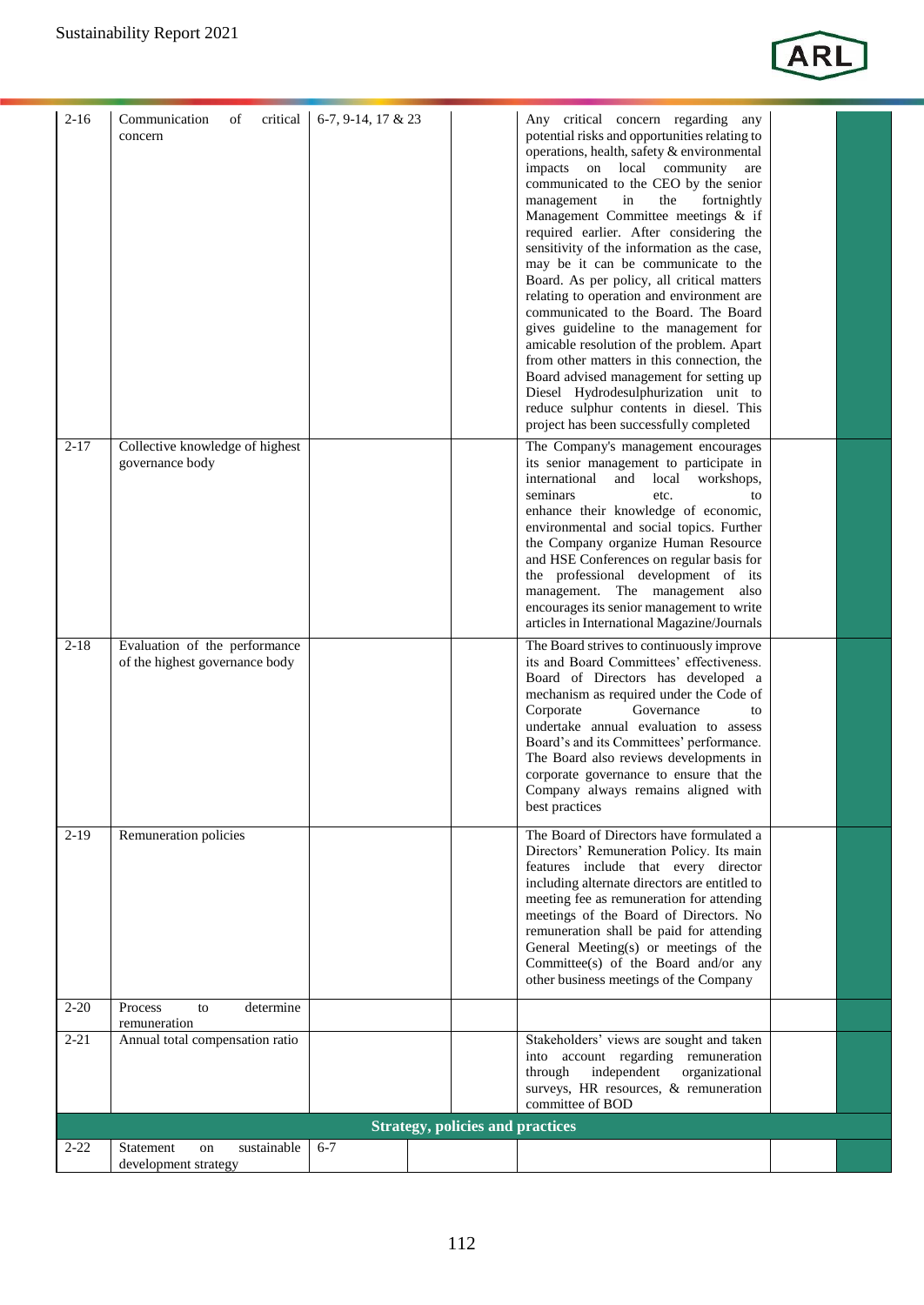

| $2 - 23$ | Policy commitments                                                  | 43, 44, 59, 60     |                                               | The Policies and Procedures all are<br>approved by Board of Directors or CEO.<br>The Policy commitments are implemented<br>in letter & spirit in all areas of the<br>organization. Policy Commitments are<br>Formally / Informally communicated<br>through Circulars / Emails / Sustainability<br>Report/ Annual Reports /Safety Talks /<br>Awareness sessions. All policies are<br>publically<br>available<br>http://www.arl.com.pk/hseq.php<br>http://www.arl.com.pk/hr_policy.php<br>http://www.arl.com.pk/Code_of_conduct.<br>pdf<br>http://www.arl.com.pk/COC_workplace.p<br>df<br>http://www.arl.com.pk/Whistle_Blowing<br>_Policy.pdf |  |
|----------|---------------------------------------------------------------------|--------------------|-----------------------------------------------|----------------------------------------------------------------------------------------------------------------------------------------------------------------------------------------------------------------------------------------------------------------------------------------------------------------------------------------------------------------------------------------------------------------------------------------------------------------------------------------------------------------------------------------------------------------------------------------------------------------------------------------------|--|
| $2 - 24$ | Embedding policy commitments                                        | 25, 46, 47, 61     |                                               | Limit of Authority (LOA), a document<br>explaining extent of employee authority<br>across different levels within organization/<br>defined.<br>limits<br>are<br>clearly<br>All<br>organizational strategies are implemented<br>through Corporate Target on macro level.<br>Individual Targets are derived in line with<br>Corporate Targets, where applicable.<br>Internal / External Audits are conducted to<br>monitor performance. Policy changes are<br>communicated through circulations /<br>Awareness sessions                                                                                                                        |  |
| $2 - 25$ | Processes to remediate negative<br>impacts                          |                    |                                               | There is Grievance Policy in practice in<br>the Company. A proper procedure is<br>followed.<br>Employee<br>register<br>can<br>complaint in Suggestion Box placed at<br>various location or through writing<br>addressed to HOD (HR&A) or the CEO.<br>Any employee can give feedback for<br>improvement through Suggestion Box /<br>HSE Cards / Complain registration or<br>through discussion with In charges or<br>HOD                                                                                                                                                                                                                      |  |
| $2 - 26$ | Mechanism for seeking advice 38, 43, 44, 57<br>and raising concerns |                    |                                               | Employee Relations Manual (ERM) is the<br>company rule book and guideline for all<br>the matters of the Management staff.<br>Labour Laws (Code of Labour) is the<br>manual and guideline for the non-<br>management/Apprentices staff in order to<br>seek advice on matters related to<br>organizational integrity and alike                                                                                                                                                                                                                                                                                                                 |  |
| $2 - 27$ | Compliance<br>with laws<br>and<br>regulations                       |                    |                                               | significant<br>of<br>No<br>instances<br>non-<br>compliance<br>with<br>laws<br>and<br>regulations during the reporting period                                                                                                                                                                                                                                                                                                                                                                                                                                                                                                                 |  |
| $2 - 28$ | Membership associations                                             | 108                |                                               |                                                                                                                                                                                                                                                                                                                                                                                                                                                                                                                                                                                                                                              |  |
|          |                                                                     |                    | <b>Stakeholder engagement</b>                 |                                                                                                                                                                                                                                                                                                                                                                                                                                                                                                                                                                                                                                              |  |
| $2-29$   | Approach<br>stakeholder<br>to<br>engagement                         | 25-32, 103-<br>105 | 16                                            |                                                                                                                                                                                                                                                                                                                                                                                                                                                                                                                                                                                                                                              |  |
| $2 - 30$ | Collective<br>bargaining<br>agreements                              | 39-40              | 16                                            |                                                                                                                                                                                                                                                                                                                                                                                                                                                                                                                                                                                                                                              |  |
|          |                                                                     |                    | <b>Management Approach on Material Topics</b> |                                                                                                                                                                                                                                                                                                                                                                                                                                                                                                                                                                                                                                              |  |
| $3 - 1$  | Process to determine material<br>topics                             | 17                 |                                               |                                                                                                                                                                                                                                                                                                                                                                                                                                                                                                                                                                                                                                              |  |
| $3-2$    | List of material topics                                             | 17                 |                                               |                                                                                                                                                                                                                                                                                                                                                                                                                                                                                                                                                                                                                                              |  |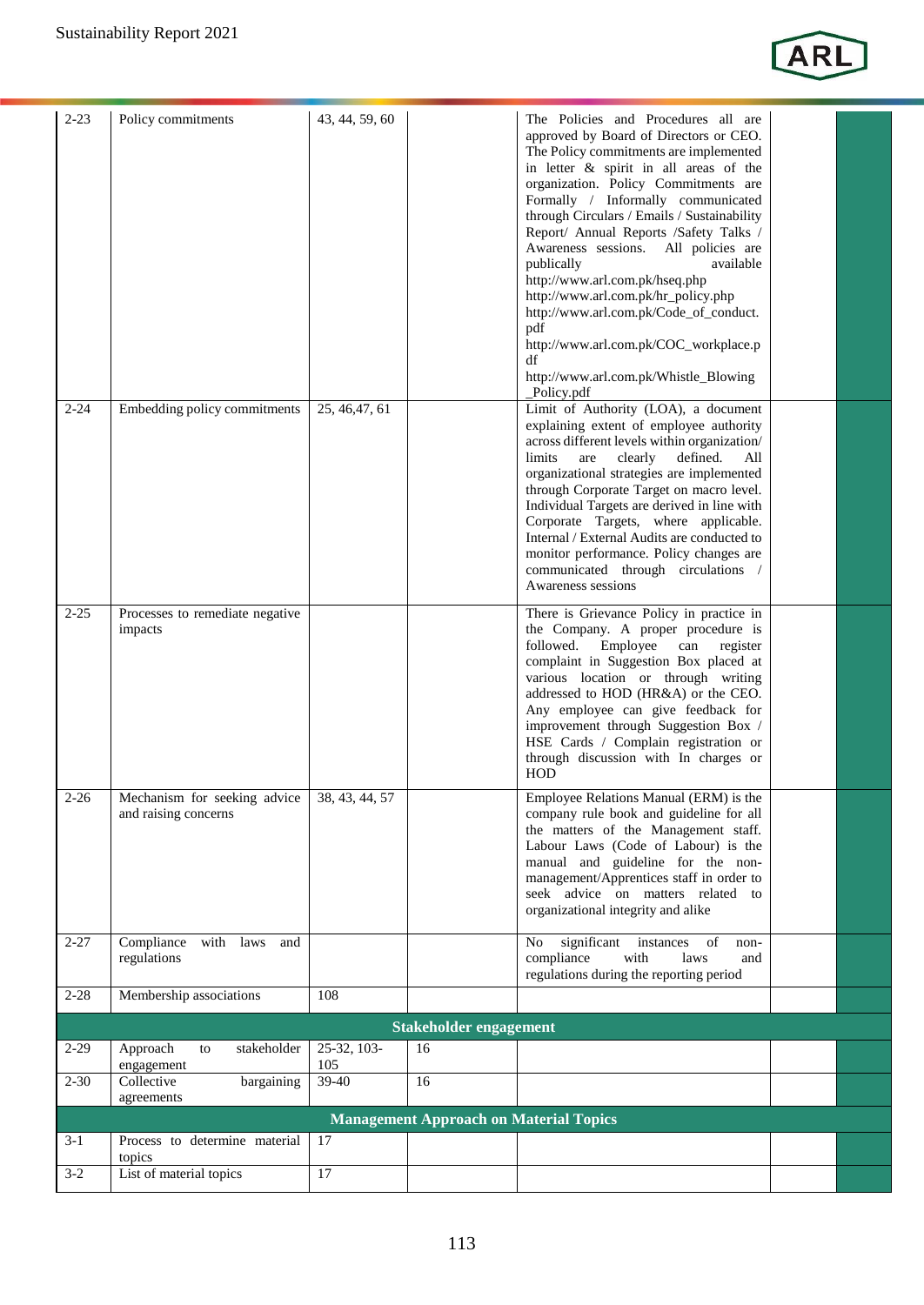

| $3 - 3$   | Management of material topics                                                                                | $25 - 32$      |                                  |                                                                                                                                                               |     |  |
|-----------|--------------------------------------------------------------------------------------------------------------|----------------|----------------------------------|---------------------------------------------------------------------------------------------------------------------------------------------------------------|-----|--|
|           |                                                                                                              |                | <b>Economic Performance</b>      |                                                                                                                                                               |     |  |
| $201-1$   | Direct economic value generated<br>and distributed                                                           | 54             | 2,5,7,8,9                        | There is no discrimination of wages on the<br>basis of gender                                                                                                 |     |  |
| $201-2$   | Financial implications and other<br>risks and opportunities due to<br>climate changes                        | $9 - 14$       | 13                               |                                                                                                                                                               | 7   |  |
| $201-3$   | Defined benefit plan obligations<br>and other retirement plans                                               | 42             |                                  |                                                                                                                                                               |     |  |
| $201-4$   | Financial assistance received<br>from government                                                             | $\mathbf{r}$   |                                  | Pakistan<br>Government<br>of<br>has<br>no<br>shareholding in the company. ARL has not<br>received any financial assistance from<br>Government of Pakistan     |     |  |
|           |                                                                                                              |                | <b>Market Presence</b>           |                                                                                                                                                               |     |  |
| $202-1$   | Ratios of standard entry level<br>wage by gender compared to<br>local minimum wage                           | $40 - 41$      | 1,5,8                            |                                                                                                                                                               |     |  |
| $202 - 2$ | Proportion<br>of<br>senior<br>management hired from the<br>local community                                   | 33-34          | 8                                |                                                                                                                                                               |     |  |
|           |                                                                                                              |                | <b>Indirect Economic Impacts</b> |                                                                                                                                                               |     |  |
| $203-1$   | Infrastructure investments and<br>services supported                                                         | 50-53          | 2,5,7, 9,11                      |                                                                                                                                                               |     |  |
| $203 - 2$ | Significant indirect economic<br>impacts                                                                     | 50-53          | 1,2,3,8,10,17                    |                                                                                                                                                               |     |  |
|           |                                                                                                              |                | <b>Procurement Practices</b>     |                                                                                                                                                               |     |  |
| $204-1$   | Proportion of spending on local<br>suppliers                                                                 | 99-100         | 12                               |                                                                                                                                                               |     |  |
|           |                                                                                                              |                | <b>Anti-corruption</b>           |                                                                                                                                                               |     |  |
| $205-1$   | Operations assessed for risks<br>related to corruption                                                       | 57             | 16                               |                                                                                                                                                               |     |  |
| $205 - 2$ | Communication and training<br>about anti-corruption policies<br>and procedures                               | 57             | 16                               |                                                                                                                                                               |     |  |
| $205 - 3$ | Confirmed<br>incidents<br>of<br>corruption and actions taken                                                 | 57             | 16                               |                                                                                                                                                               |     |  |
|           |                                                                                                              |                | Anti-competitive behaviour       |                                                                                                                                                               |     |  |
| 206-1     | Legal<br>actions<br>for<br>anti-<br>competitive<br>behaviour,<br>anti-trust,<br>monopoly<br>and<br>practices | 57             | 16                               |                                                                                                                                                               |     |  |
|           |                                                                                                              |                | <b>Materials</b>                 |                                                                                                                                                               |     |  |
| $301-1$   | Materials used by weight or<br>volume                                                                        | 62             | 12,8                             | Only crude oil was purchased externally<br>all<br>while<br>other<br>resources<br>are sourced internally                                                       | 8   |  |
| $301 - 2$ | Recycled input materials used                                                                                | 62             | 12,8                             |                                                                                                                                                               | 8,9 |  |
| $301-3$   | Reclaimed products and their<br>packaging materials                                                          | $\blacksquare$ | 8,12<br><b>Energy</b>            | Packaging materials are not in use since<br>fuels are transported via pipelines and<br>bowsers. ARL products sold are not<br>reclaimable hence not applicable |     |  |
|           |                                                                                                              |                |                                  |                                                                                                                                                               |     |  |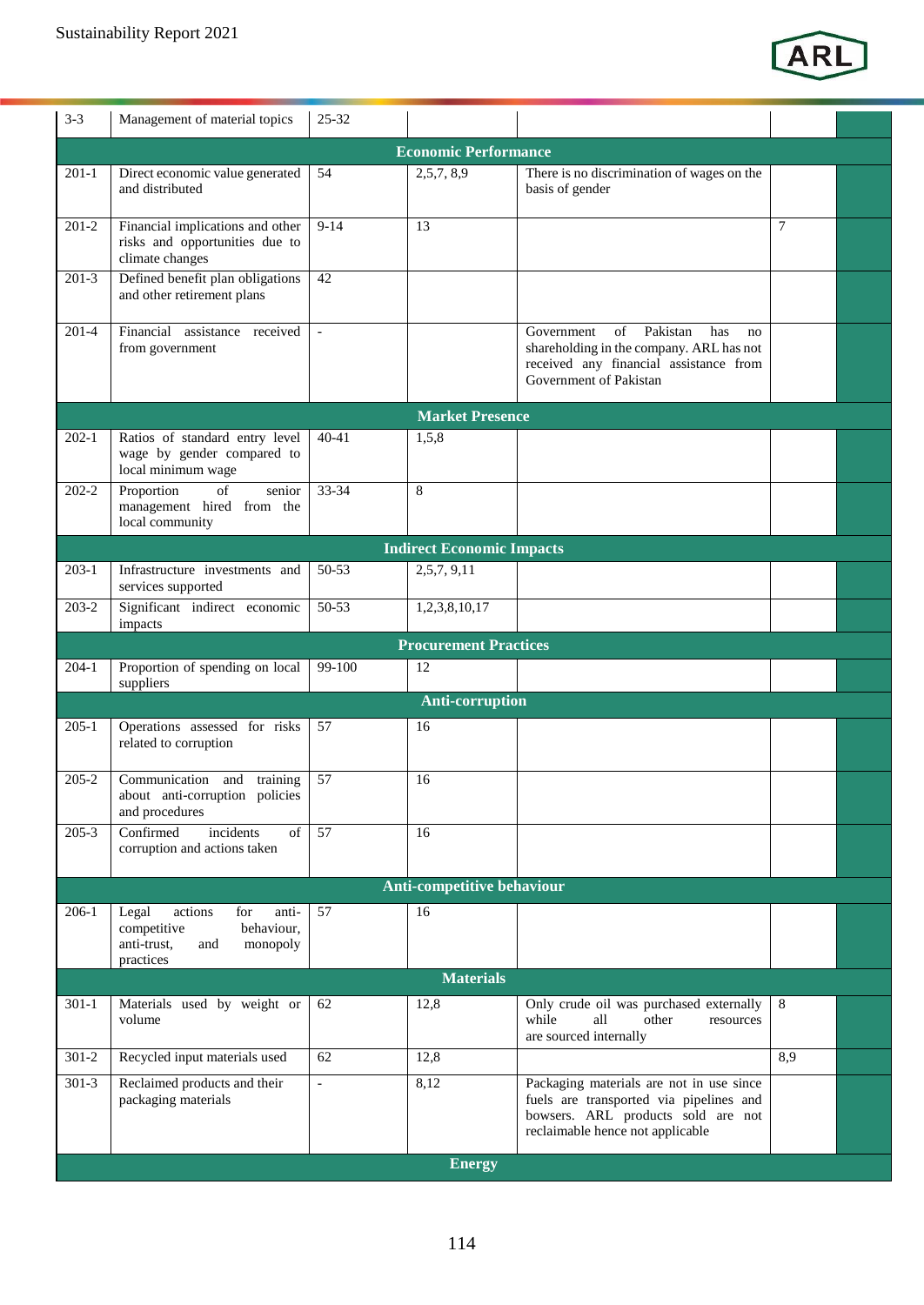

| $302-1$   | Energy consumption within the<br>organization                                                                       | 63-64      | 7,8, 12, 13                | The calculations are based on the MMBtu<br>of<br>energy<br>consumed<br>per<br>barrel of crude processed while the<br>factors<br>conversion<br>are<br>taken<br>from Pakistan Annual Energy book          | 8       |  |
|-----------|---------------------------------------------------------------------------------------------------------------------|------------|----------------------------|---------------------------------------------------------------------------------------------------------------------------------------------------------------------------------------------------------|---------|--|
| $302 - 2$ | Energy consumption outside of<br>the organization                                                                   | 63-64      | 7,8,12,13                  | Our significant energy consumption lies<br>within refinery due to refinery operations.<br>Hence we do not calculate energy<br>consumption outside the organization                                      | 8       |  |
| $302 - 3$ | Energy intensity                                                                                                    | 63-64      | 7,8, 12, 13                |                                                                                                                                                                                                         | 8,9     |  |
| 302-4     | Reduction<br>of<br>energy<br>consumption                                                                            | 63-64      | 7,8, 12, 13                | No reduction has been observed because<br>addition<br>of<br>of<br>four<br>new<br>operating units                                                                                                        | 8,9     |  |
| $302 - 5$ | Reductions<br>in<br>energy<br>requirements of products and<br>services                                              | 63-64      | 7,8, 12, 13                | ARL's products are not of long useable<br>life while no services are provided by<br>ARL. Hence we have not included<br>products and services                                                            |         |  |
|           |                                                                                                                     |            | <b>Water and Effluents</b> |                                                                                                                                                                                                         |         |  |
| $303-1$   | Interactions with water as a<br>shared resource                                                                     | 14, 65     | 6                          | All the mentioned data related to water is<br>directly measured                                                                                                                                         |         |  |
| $303 - 2$ | Management of water discharge-<br>related impacts                                                                   | 14,65      | 6                          |                                                                                                                                                                                                         |         |  |
| $303 - 3$ | Water withdrawal                                                                                                    | 66         | 6,8,12                     |                                                                                                                                                                                                         | 8       |  |
| 303-4     | Water discharge                                                                                                     | 66         |                            |                                                                                                                                                                                                         |         |  |
| 303-5     | Water consumption                                                                                                   | 66, 92, 94 |                            |                                                                                                                                                                                                         |         |  |
|           |                                                                                                                     |            | <b>Biodiversity</b>        |                                                                                                                                                                                                         |         |  |
| $304-1$   | Operational sites owned, leased,                                                                                    | 67-68      | 6,14,15                    | ARL does not fall in or adjacent to any                                                                                                                                                                 |         |  |
|           | managed in or adjacent to,<br>protected areas and areas of<br>high biodiversity value outside<br>protected areas    |            |                            | protected area, hence not applicable                                                                                                                                                                    |         |  |
| 304-2     | Significant impacts of activities,<br>products, and services on<br>biodiversity                                     | 67-68      | 6,14,15                    |                                                                                                                                                                                                         | 8       |  |
| $304 - 3$ | Habitats protected or restored                                                                                      | 67-68      | 6,14,15                    |                                                                                                                                                                                                         |         |  |
| 304-4     | IUCN Red List species and<br>national conservation list species<br>with habitats in areas affected by<br>operations | 67-68      | 6,14,15                    | There is no IUCN red listed species and<br>national conservation listed species with<br>habitats in ARL vicinity                                                                                        |         |  |
|           |                                                                                                                     |            | <b>Emissions</b>           |                                                                                                                                                                                                         |         |  |
| $305-1$   | Direct (Scope 1) GHG emissions                                                                                      | 69-70      | 3,12,13,14,15              |                                                                                                                                                                                                         | 8       |  |
| $305 - 2$ | Energy indirect (Scope 2) GHG<br>emissions                                                                          |            |                            | ARL has its own captive power plant to<br>meet its energy demand, so we have no<br>indirect GHG emissions from purchased<br>electricity                                                                 |         |  |
| $305 - 3$ | Other indirect (Scope 3) GHG<br>emissions                                                                           | $\sim$     |                            | ARL doesn't calculate scope-3 emissions                                                                                                                                                                 |         |  |
| 305-4     | GHG emissions intensity                                                                                             | 69-70      | 12, 13, 14, 15             |                                                                                                                                                                                                         |         |  |
| $305 - 5$ | Reduction of GHG emissions                                                                                          | 69-70      | 12, 13, 14, 15             |                                                                                                                                                                                                         | 7, 8, 9 |  |
| $305 - 6$ | Emissions of ozone-depleting<br>substances<br>(ODS)                                                                 | 69-70      | 3, 12, 13, 14, 15          | There are no emissions of ozone depleting<br>substances at ARL. Purchase of all<br>equipment<br>using<br>ozone<br>depleting<br>substances is discontinued on September<br>3, 2004 as a matter of policy |         |  |
| $305 - 7$ | Nitrogen oxides (NOx), sulphur<br>(SOx),<br>oxides<br>and<br>other<br>significant air emissions                     | 69-70, 73  | 3, 12, 13, 14, 15          |                                                                                                                                                                                                         |         |  |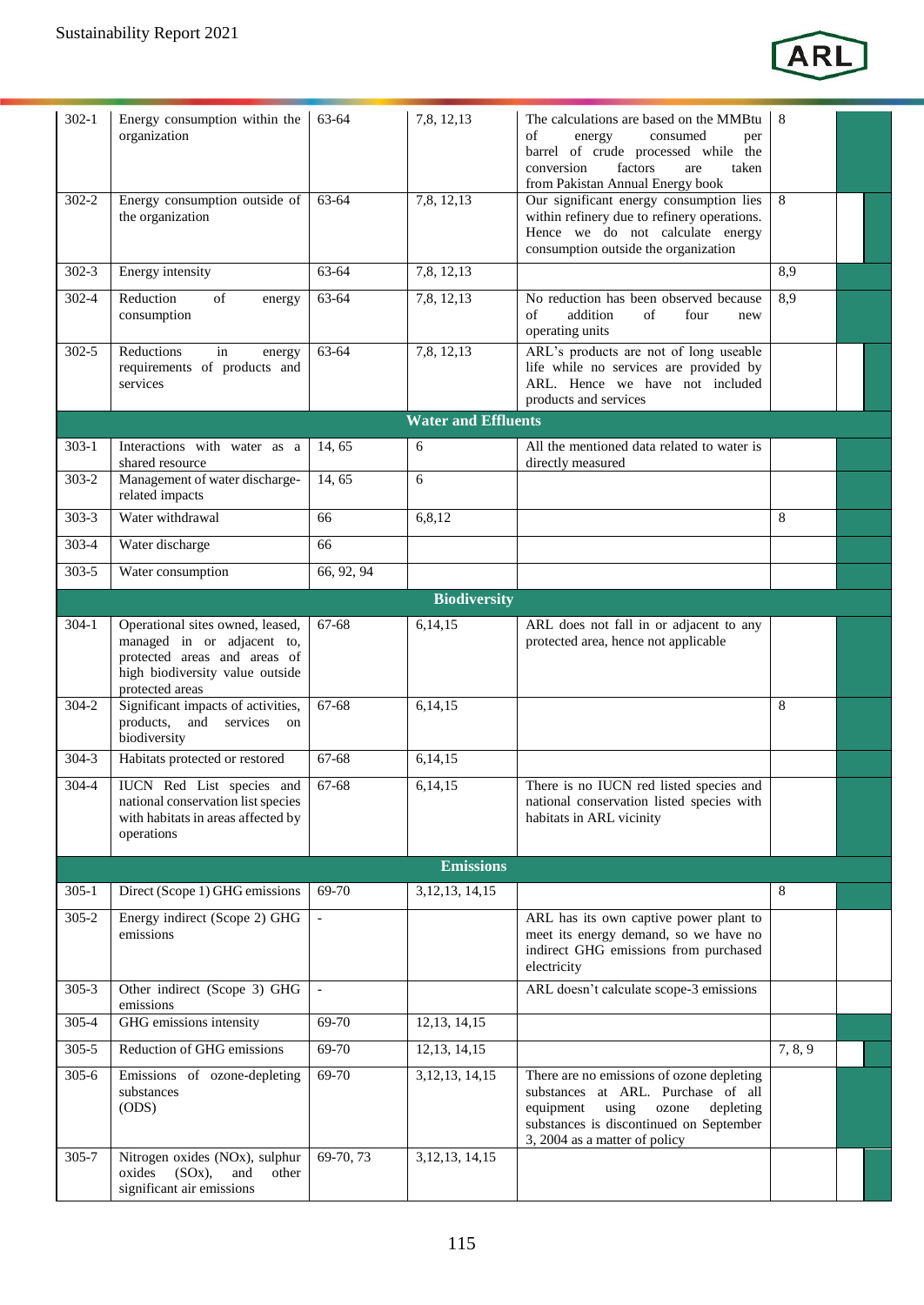

|           |                                                                                                                        |                | <b>Effluents and Waste</b>               |                                                                                                                                                                                                                                                                                               |     |  |
|-----------|------------------------------------------------------------------------------------------------------------------------|----------------|------------------------------------------|-----------------------------------------------------------------------------------------------------------------------------------------------------------------------------------------------------------------------------------------------------------------------------------------------|-----|--|
| $306-1$   | Water discharge by quality and                                                                                         | 62, 65, 73     | 3,6,12,13,14,15                          |                                                                                                                                                                                                                                                                                               | 8   |  |
| 306-2     | destination<br>Waste by type and disposal                                                                              | $70-71$        | 3,6,12,13,14,15                          |                                                                                                                                                                                                                                                                                               |     |  |
|           | method                                                                                                                 |                |                                          |                                                                                                                                                                                                                                                                                               |     |  |
| $306 - 3$ | Significant spills                                                                                                     | 74             | 3,6,12,13,14,15                          |                                                                                                                                                                                                                                                                                               |     |  |
| 306-4     | Transport of hazardous waste                                                                                           | 71             | 3,12,13,15                               | ARL doesn't import or export hazardous<br>waste                                                                                                                                                                                                                                               |     |  |
| $306 - 5$ | Water bodies affected by water<br>discharges and/or runoff                                                             | $\blacksquare$ | 6, 12, 13, 14, 15                        | ARL remained 100% compliant to all the<br>applicable Environmental Regulations and<br>no concerns expressed by any of the<br>stakeholders. It is concluded that ARL's<br>effluent water moving out of the refinery<br>is harmless to the downstream biodiversity<br>of water related habitats |     |  |
|           |                                                                                                                        |                | <b>Environmental Compliance</b>          |                                                                                                                                                                                                                                                                                               |     |  |
| $307-1$   | Non-compliance<br>with<br>environmental<br>laws<br>and regulations                                                     | 73             | 12, 13, 14, 15, 16                       |                                                                                                                                                                                                                                                                                               |     |  |
|           |                                                                                                                        |                | <b>Supplier Environmental Assessment</b> |                                                                                                                                                                                                                                                                                               |     |  |
| $308-1$   | suppliers<br>that<br><b>New</b><br>were<br>screened using environmental<br>criteria                                    | 99-100         |                                          | All new Suppliers are assessed on the basis<br>of Environmental Criteria                                                                                                                                                                                                                      |     |  |
| 308-2     | Negative environmental impacts<br>in the supply chain and actions<br>taken                                             | 99-100         |                                          | 100% of our suppliers have been assessed<br>on the basis of negative environmental<br>impacts inside refinery                                                                                                                                                                                 |     |  |
|           |                                                                                                                        |                | <b>Employment</b>                        |                                                                                                                                                                                                                                                                                               |     |  |
| $401-1$   | hires<br>employee<br>New<br>and<br>employee turnover                                                                   | 33-34          | 8,5                                      |                                                                                                                                                                                                                                                                                               |     |  |
| $401 - 2$ | Benefits provided to full-time<br>employees that are not provided<br>to temporary or part-time<br>employees            | 39-40, 42      | 8                                        |                                                                                                                                                                                                                                                                                               |     |  |
| $401 - 3$ | Parental leave                                                                                                         | 40             | 8.5                                      |                                                                                                                                                                                                                                                                                               |     |  |
|           |                                                                                                                        |                | <b>Labour/Management Relations</b>       |                                                                                                                                                                                                                                                                                               |     |  |
| $402 - 1$ | notice<br>Minimum<br>periods<br>regarding operational changes                                                          | 39             | 8                                        | The minimum period is decided with prior<br>mutual discussion on case to case basis                                                                                                                                                                                                           | 1,3 |  |
|           |                                                                                                                        |                | <b>Occupational Health and Safety</b>    |                                                                                                                                                                                                                                                                                               |     |  |
| $403 - 1$ | Occupational health and safety<br>management system                                                                    | 77-84          | 8                                        |                                                                                                                                                                                                                                                                                               |     |  |
| $403 - 2$ | Hazard identification,<br>risk<br>assessment.<br>and<br>incident investigation                                         |                | 3,8                                      | HSEQ policy and Permit to Work System<br>authorizes workers to stop work and report<br>immediately if the conditions are not safe                                                                                                                                                             |     |  |
| $403 - 3$ | Occupational health services                                                                                           |                | 3,8                                      |                                                                                                                                                                                                                                                                                               |     |  |
| $403 - 4$ | Worker<br>participation,<br>consultation,<br>and<br>communication<br>on<br>occupational health and safety              |                | 8                                        |                                                                                                                                                                                                                                                                                               |     |  |
| $403 - 5$ | Worker<br>training<br>on<br>occupational health and safety                                                             |                |                                          |                                                                                                                                                                                                                                                                                               |     |  |
| $403 - 6$ | Promotion of worker health                                                                                             |                |                                          |                                                                                                                                                                                                                                                                                               |     |  |
| 403-7     | Prevention and mitigation of<br>occupational health and safety<br>impacts directly linked by<br>business relationships | 10, 17, 77-84  |                                          |                                                                                                                                                                                                                                                                                               |     |  |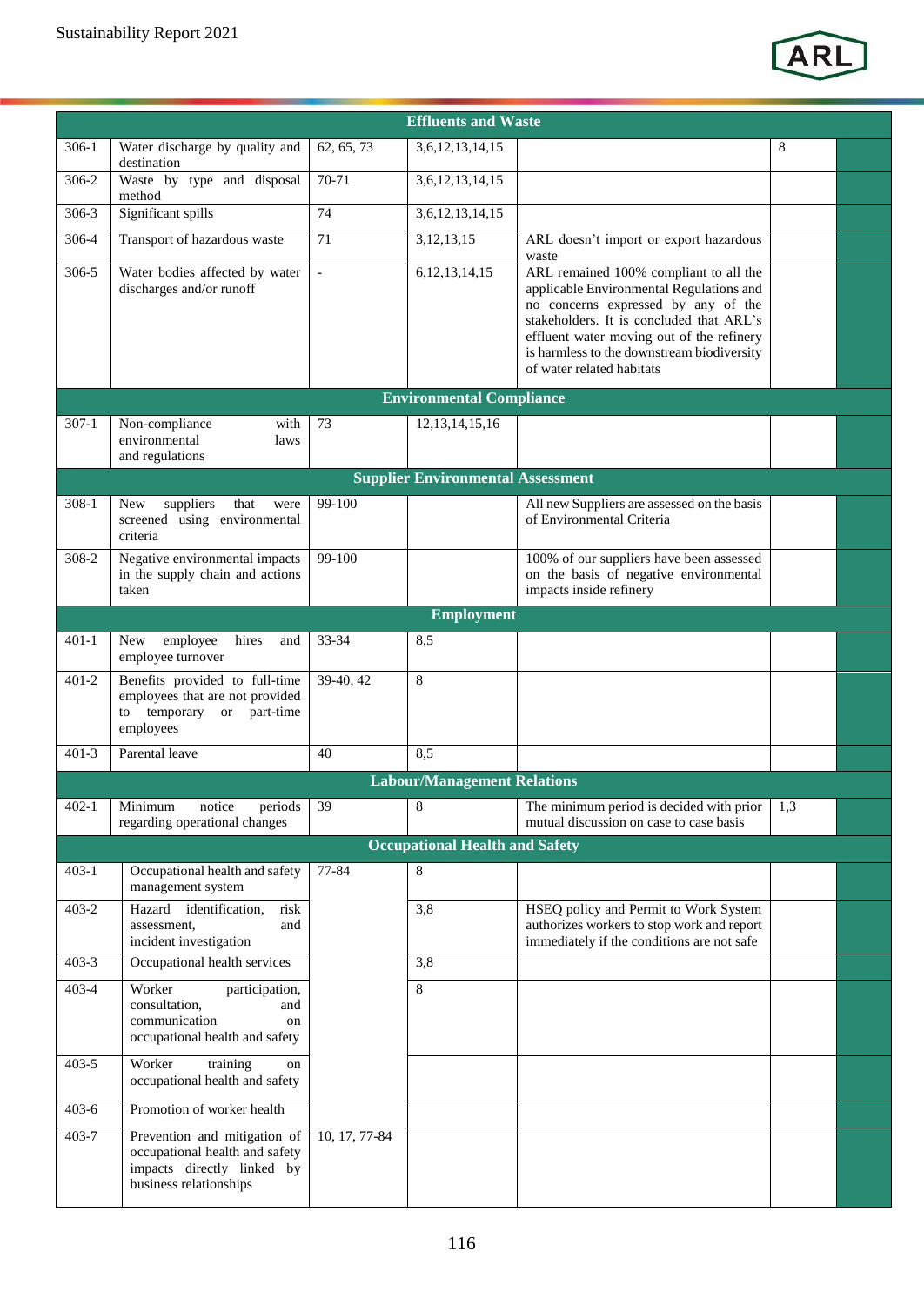

| $403 - 8$  | Workers covered<br>by an                                                                                  | 10, 17, 33-34, |                                              | 100% Employee are covered by ARL's                                                                                                                                                                                             |  |
|------------|-----------------------------------------------------------------------------------------------------------|----------------|----------------------------------------------|--------------------------------------------------------------------------------------------------------------------------------------------------------------------------------------------------------------------------------|--|
|            | occupational health and safety                                                                            | 77-84          |                                              | Occupational<br>Health<br>and                                                                                                                                                                                                  |  |
|            | management system                                                                                         |                |                                              | safety management system                                                                                                                                                                                                       |  |
| 403-9      | Work-related injuries                                                                                     | $77 - 84$      |                                              | There has been no fatality reported during                                                                                                                                                                                     |  |
| $403 - 10$ | Work-related ill health                                                                                   |                |                                              | the year                                                                                                                                                                                                                       |  |
|            |                                                                                                           |                |                                              |                                                                                                                                                                                                                                |  |
|            |                                                                                                           |                | <b>Training and Education</b>                |                                                                                                                                                                                                                                |  |
| $404 - 1$  | Average hours of training per                                                                             | $35 - 36$      | 4,5,8                                        |                                                                                                                                                                                                                                |  |
|            | year per employee                                                                                         |                |                                              |                                                                                                                                                                                                                                |  |
| $404 - 2$  | for<br>upgrading<br>Programs<br>employee skills and transition                                            | 35-36          | 8                                            |                                                                                                                                                                                                                                |  |
|            | assistance programs                                                                                       |                |                                              |                                                                                                                                                                                                                                |  |
| $404 - 3$  | Percentage<br>of<br>employees<br>receiving regular performance<br>development<br>and<br>career<br>reviews | $35 - 36$      | 8,5                                          | 100 % coverage of management and non-<br>management employees by gender and<br>category                                                                                                                                        |  |
|            |                                                                                                           |                | <b>Diversity and Equal Opportunity</b>       |                                                                                                                                                                                                                                |  |
| $405 - 1$  | Diversity of governance bodies                                                                            | 41             | 5,8                                          | No females are included in governance                                                                                                                                                                                          |  |
|            | and employees                                                                                             |                |                                              | body while female employees<br>do<br>constitute in the sub management<br>committees on the basis of their<br>experience and technical expertise                                                                                |  |
| 405-2      | Ratio of basic salary<br>and<br>remuneration of women to men                                              | 41             | 5,8,10                                       |                                                                                                                                                                                                                                |  |
|            |                                                                                                           |                | <b>Non-discrimination</b>                    |                                                                                                                                                                                                                                |  |
| 406-1      | Incidents of discrimination and<br>corrective actions taken                                               | 38             | 5,8,16                                       |                                                                                                                                                                                                                                |  |
|            |                                                                                                           |                | <b>Freedom of Association and Collective</b> |                                                                                                                                                                                                                                |  |
| $407 - 1$  | Operations and suppliers in                                                                               | 38-39          | 8                                            |                                                                                                                                                                                                                                |  |
|            | which the right to freedom of<br>collective<br>association<br>and<br>bargaining may be at risk            |                |                                              |                                                                                                                                                                                                                                |  |
|            |                                                                                                           |                | <b>Child Labour</b>                          |                                                                                                                                                                                                                                |  |
| 408-1      | Operations and suppliers at                                                                               | 38-39          | 8,16                                         |                                                                                                                                                                                                                                |  |
|            | significant risk for incidents of<br>child labour                                                         |                |                                              |                                                                                                                                                                                                                                |  |
|            |                                                                                                           |                | <b>Forced or Compulsory Labour</b>           |                                                                                                                                                                                                                                |  |
| $409-1$    | Operations and suppliers<br>at                                                                            | $39 - 40$      | 8                                            | At ARL, no operation & suppliers is                                                                                                                                                                                            |  |
|            | significant risk for incidents of<br>forced or compulsory labour                                          |                |                                              | identified having a significant risk for<br>incidents of child and forced labour. We<br>have commitment on the restriction of<br>employment below the age of 18 years and<br>consider it a serious violation to Labour<br>Laws |  |
|            |                                                                                                           |                | <b>Security Practices</b>                    |                                                                                                                                                                                                                                |  |
| $410-1$    | Security personnel trained in<br>rights<br>policies<br>human<br><b>or</b><br>procedures                   | 38             | 16                                           | All the security staff either directly hired<br>third<br>through<br>party<br>has<br>or<br>been trained on human right policies                                                                                                 |  |
|            |                                                                                                           |                | <b>Rights of Indigenous Peoples</b>          |                                                                                                                                                                                                                                |  |
| 411-1      | Incidents of violations involving                                                                         |                | 2                                            | ARL respects the right of indigenous                                                                                                                                                                                           |  |
|            | rights of indigenous peoples                                                                              |                |                                              | and<br>incident<br>people<br>no<br>is<br>reported regarding its violation                                                                                                                                                      |  |
|            |                                                                                                           |                | <b>Human Rights Assessment</b>               |                                                                                                                                                                                                                                |  |
|            |                                                                                                           |                |                                              |                                                                                                                                                                                                                                |  |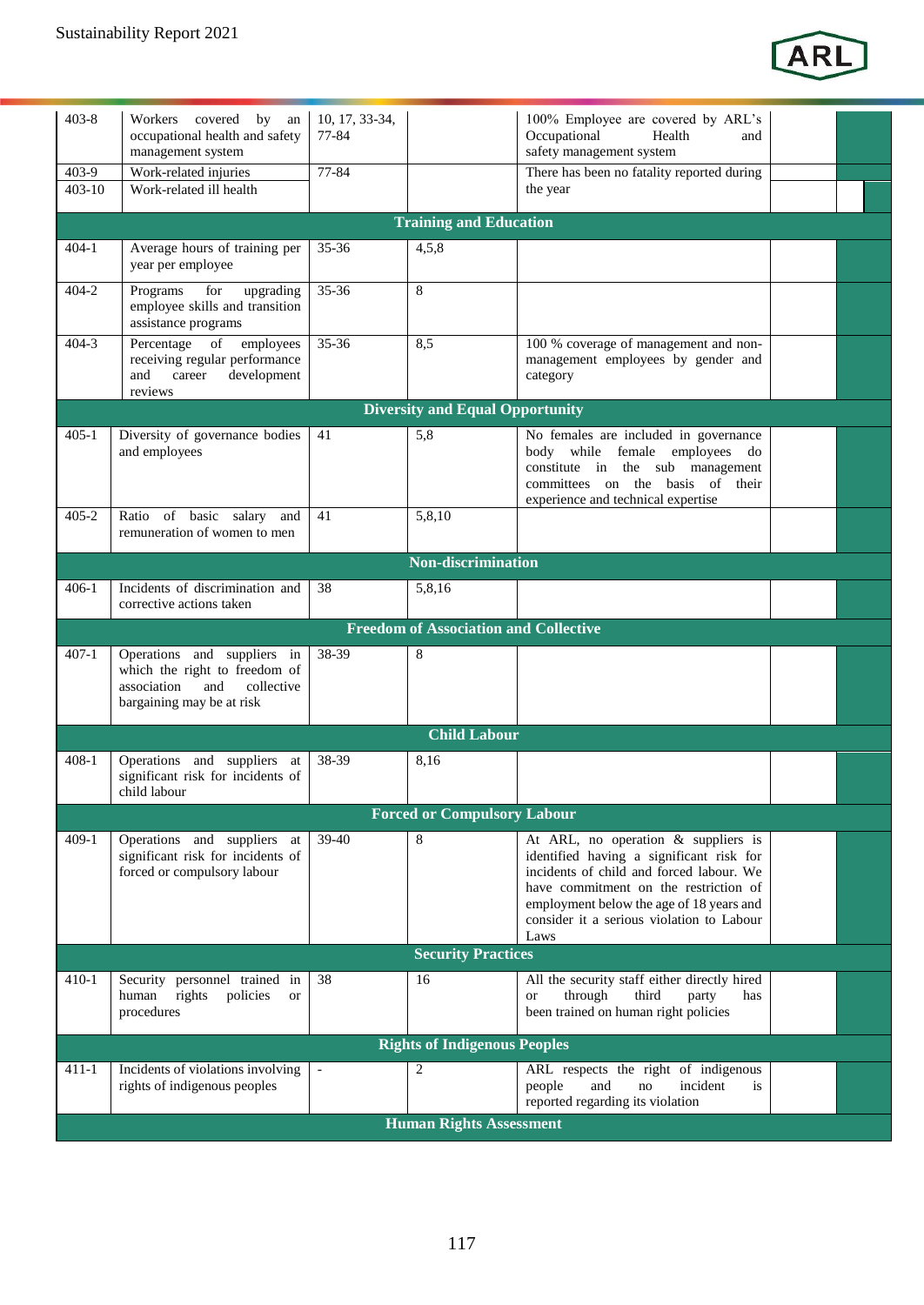

| $412 - 1$ | Operations that have been<br>subject to human rights reviews<br>or impact assessments                                                     |                |                                   | ARL is a member of UNGC and strictly<br>adheres to the Human Rights charter &<br>applicable laws. All the operations at ARL<br>subjected to impacts are assessed. 100%<br>human rights reviews or<br>impact<br>assessments has been made at all<br>operations |  |
|-----------|-------------------------------------------------------------------------------------------------------------------------------------------|----------------|-----------------------------------|---------------------------------------------------------------------------------------------------------------------------------------------------------------------------------------------------------------------------------------------------------------|--|
| $412 - 2$ | Employee training on human<br>rights policies or procedures                                                                               | 38-40          |                                   |                                                                                                                                                                                                                                                               |  |
| $412 - 3$ | Significant<br>investment<br>agreements and contracts that<br>include human rights clauses<br>or that underwent human rights<br>screening | 38-40          |                                   | In the reporting year no significant<br>investment agreements were made                                                                                                                                                                                       |  |
|           |                                                                                                                                           |                | <b>Local Communities</b>          |                                                                                                                                                                                                                                                               |  |
| $413-1$   | Operations<br>with<br>local<br>community engagement, impact<br>assessments, and development<br>programs                                   | 27, 45-49      |                                   |                                                                                                                                                                                                                                                               |  |
| $413 - 2$ | significant<br>Operations<br>with<br>actual and potential negative<br>impacts on local communities                                        |                | 1,2                               |                                                                                                                                                                                                                                                               |  |
|           |                                                                                                                                           |                | <b>Supplier Social Assessment</b> |                                                                                                                                                                                                                                                               |  |
| $414-1$   | suppliers<br>that<br>New<br>were<br>screened using social criteria                                                                        | $\blacksquare$ | 5,8,16                            | ARL assessed<br>and ensured 100%<br>assessment of suppliers on social basis                                                                                                                                                                                   |  |
| $414 - 2$ | Negative social impacts in the<br>supply chain and actions taken                                                                          | $\sim$         | 5,8,16                            | ARL ensures to mitigate any significant<br>actual and potential negative impacts<br>within its boundary and control. Impacts<br>of Suppliers are assessed 100 % and no<br>supplier has been found with potential<br>negative social impacts                   |  |
|           |                                                                                                                                           |                | <b>Public Policy</b>              |                                                                                                                                                                                                                                                               |  |
| $415 - 1$ | Political contributions                                                                                                                   | $\overline{a}$ | 16                                | financial and in-kind political<br>No<br>contribution made by the company                                                                                                                                                                                     |  |
|           |                                                                                                                                           |                | <b>Customer Health and Safety</b> |                                                                                                                                                                                                                                                               |  |
| 416-1     | Assessment of the health and<br>safety impacts of product and<br>service categories                                                       | 101-102        |                                   |                                                                                                                                                                                                                                                               |  |
| $416 - 2$ | Incidents of non-compliance<br>concerning the health and safety<br>impacts of products and services                                       | 101-102        | 16                                |                                                                                                                                                                                                                                                               |  |
|           |                                                                                                                                           |                | <b>Marketing and Labelling</b>    |                                                                                                                                                                                                                                                               |  |
| $417 - 1$ | Requirements for product and<br>service<br>information<br>and<br>labelling                                                                | 101-102        | 12,16                             |                                                                                                                                                                                                                                                               |  |
| 417-2     | Incidents of non-compliance<br>concerning product and service<br>information and labelling                                                |                | 16                                |                                                                                                                                                                                                                                                               |  |
| $417 - 3$ | Incidents of non-compliance<br>concerning<br>marketing<br>communications                                                                  |                | $\overline{a}$                    |                                                                                                                                                                                                                                                               |  |
|           |                                                                                                                                           |                | <b>Customer Privacy</b>           |                                                                                                                                                                                                                                                               |  |
| $418-1$   | Substantiated<br>complaints<br>concerning breaches of customer<br>privacy and losses of customer<br>data                                  | 102            | 16                                | No incident reported                                                                                                                                                                                                                                          |  |
|           |                                                                                                                                           |                | <b>Socioeconomic Compliance</b>   |                                                                                                                                                                                                                                                               |  |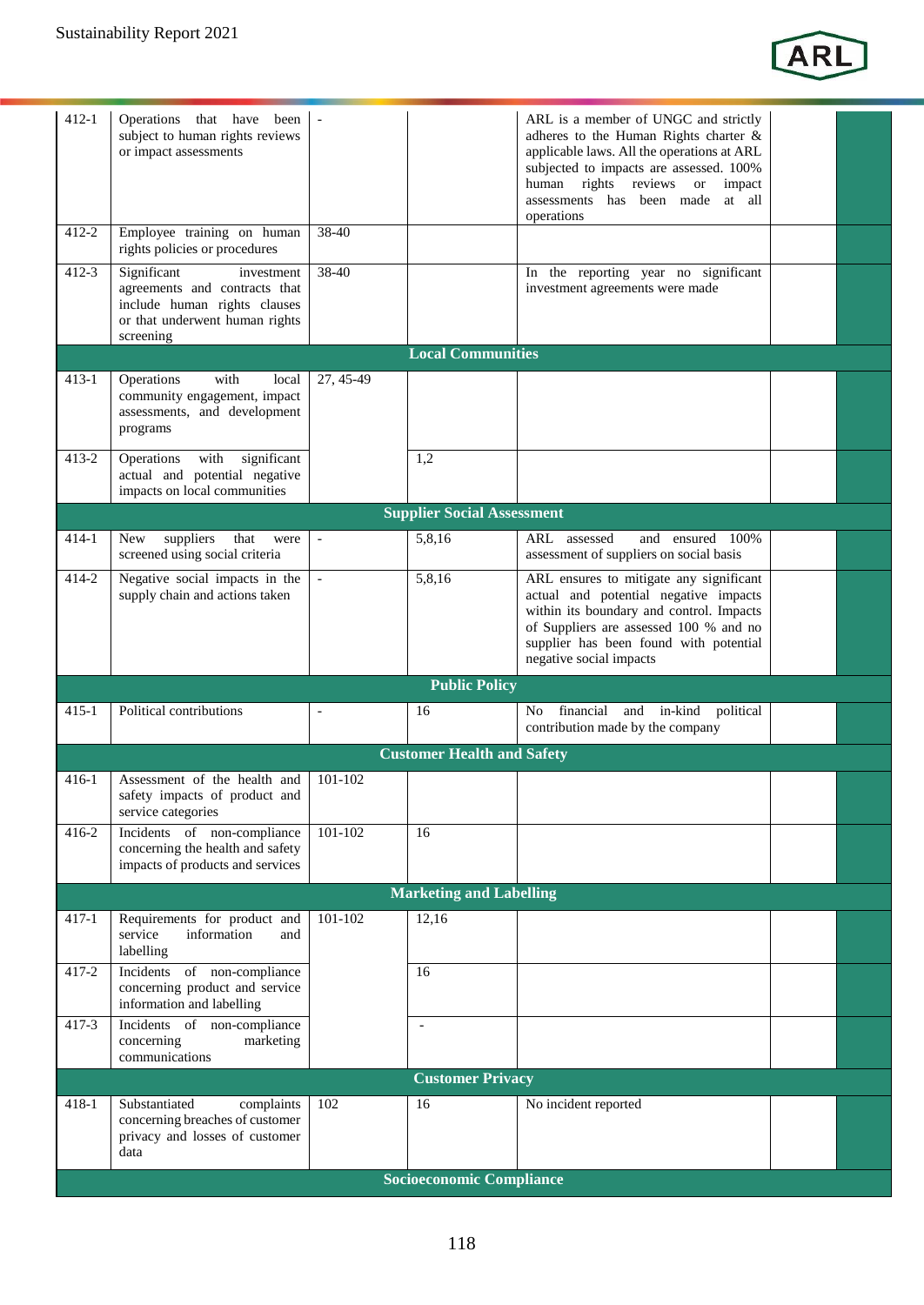

| $419-1$ | Non-compliance with laws and 102<br>regulations in the social and<br>economic area |  | 16 | ARL complies with all country applicable<br>laws, regulations and neither fined nor<br>faced any non-monetary sanctions. No<br>Non-compliance with laws<br>and<br>regulations in the social and economic area<br>was observed during the reporting year |  |  |
|---------|------------------------------------------------------------------------------------|--|----|---------------------------------------------------------------------------------------------------------------------------------------------------------------------------------------------------------------------------------------------------------|--|--|
|---------|------------------------------------------------------------------------------------|--|----|---------------------------------------------------------------------------------------------------------------------------------------------------------------------------------------------------------------------------------------------------------|--|--|